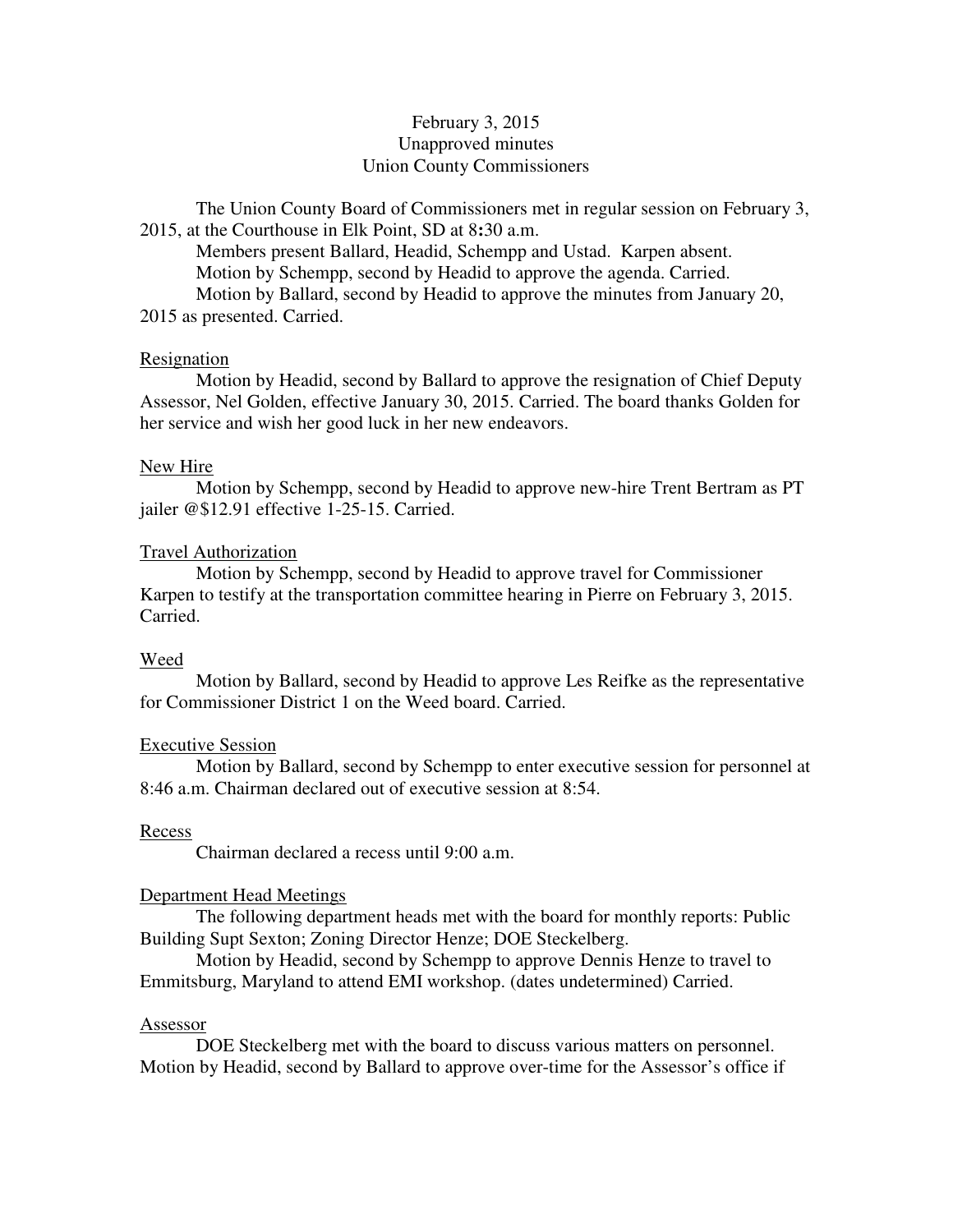needed during assessment notice preparation. Carried. Clarification for compensation for the director's position to be reviewed.

### Highway

 PWA Roggow met with the board to discuss various matters. Brad Stanghor, PE, Uteig Engineering also present for the meeting.

 Motion by Schempp, second by Headid to approve the Knife River bid for the Union County Road 1B unbonded PC Concrete Overlay- \$1,354,807.41. Carried. Other bidders: T & R Contracting-\$1,751,808.95; D & G Concrete Const.-\$3,181,183.05.

 Motion by Headid, second by Ballard to approve the chairman to sign the resolution for weight restrictions. Carried.

# Resolution #HD2015-01

WHEREAS, seasonal climatic changes can be detrimental to our highways, and,

WHEREAS, the Union County Board of County Commissioners desires to protect existing Union County Highways, ultimately saving tax dollars, and,

WHEREAS, South Dakota Codified Laws 32-14-6 allows for the reduction of the legal weight limit, which may be carried upon highways within Union County,

- THEREFORE, BE IT RESOLVED, that certain Union County Highways be restricted to a load limit of 7 tons per axle imposed on trucks, trailers, and wagons. The Union County Highway Superintendent will cause to be installed adequate warning signs notifying the traveling public of the load weight restrictions on the restricted highways, and that the restrictions will be in force upon the placing of such signs, and
- BE IT FURTHER RESOLVED, that the penalty for the violation of the load restrictions shall be as set forth in SDCL 32-22-55.

Dated this  $3<sup>th</sup>$  day of February, 2015.

Upon a motion by Headid, and seconded by Ballard.

Vote: 4 Aye 0 Nay.

 Motion by Ballard, second by Headid to approve travel authorization for PWA Roggow to attend the National Association of County Engineers in Florida, April 19-23, 2015 at approximate cost of \$1500-\$1600. Carried.

## Executive Session

 Motion by Schempp, second by Ballard to approve executive session for legal matters at 10:18 a.m. Carried. Chairman declared the board out of session at 10:32.

## Star Comm

 Motion by Headid, second by Schempp to approve the Star Comm Budget with Union County's share being \$25,604.68. Carried.

 Motion by Ballard, second by Headid to appoint Judy Oberg to be the Union County Commissioner's representative on the Executive Star Comm Board. Carried.

## Wellmark Renewal

 Sherri Matthews, Wellmark account manager, met with the board to discuss renewal of health insurance for May 1, 2015-April 30, 2016. Proposals were discussed and will be further reviewed.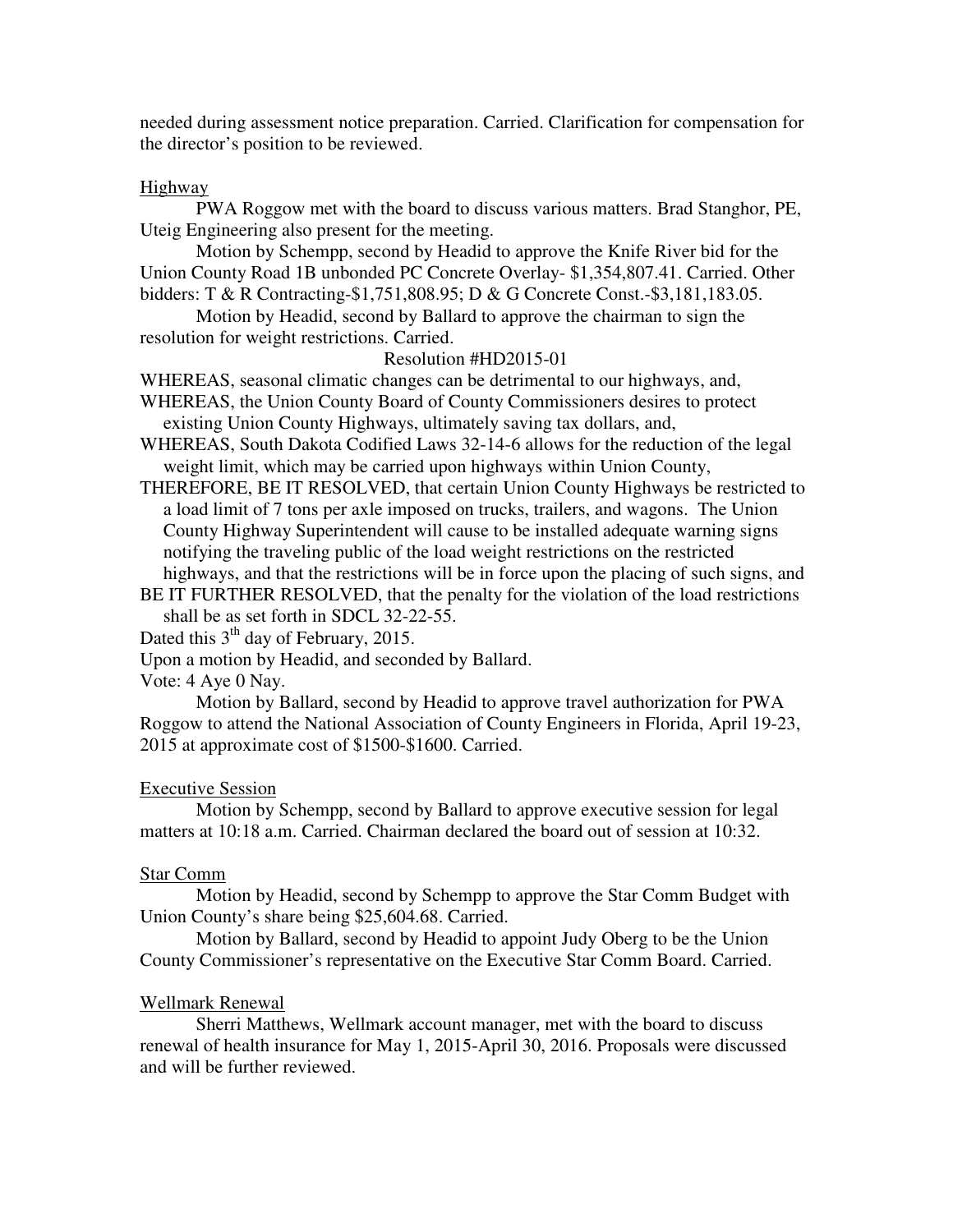### Claims

 Motion by Schempp, second by Ballard to approve the following claims. Carried. The following claims have been audited, approved and warrants drawn on the same: Biweekly payroll for 02-06-2015: Auditor \$184.80; Treasurer \$488.40; State's Attorney \$626.34; Public Building \$811.25; Register of Deeds \$663.17; Sheriff \$34,224.70; Nurse \$196.20; WIC \$333.54; Highway \$22.198.95. Courthouse payroll for the month of January 2015: Commissioners \$5,075.00; Auditor \$9,688.94; Data Processing \$233.97; Treasurer \$13,692.29; State's Attorney \$16,998.22; Public Building \$4199.24; Assessor \$13,826.63; Register of Deeds \$6,757.84; Veteran \$1,332.94; Sheriff \$5,016.77; Nurse \$956.06; Jail \$118.63; Extension \$1,383.20; Fair \$1,392.53; Weed \$496.71; Planning & Zoning \$3,480.00; Highway \$7,298.39; EMA \$1,560.03 Coroner \$116.00; Wellmark \$41,974.89; Dearborn National \$410.29.2014 Deductible \$1,526.21; Alkota Cleaning Systems (Repair/Supp) \$68.60; Alliance Communication (Util) \$39.42; Am San (Supp) \$140.33; Apco Int'l (Dues) \$92.00; Avera Medical Grp (Evaluation) \$1,726.66; Beresford Municipal Telephone (Util) \$338.72; Beresford Republic (Legals) \$742.94; Bierschbach Equip (Supp) 510.28; Bomgaars (Repair/Supp) \$48.97;Brian's Repair (Maint) \$142.50; Butler Machinery (Repair) \$156.17; Carlson's Body Shop (Maint) \$60.00; Carol Klumper (Per Diem) \$21.00; Caterpillar Financial Svc (Payment) \$2,678.64; Century Link (Util) \$2.92; Class C Solutions Grp (Supp) \$167.87; Computer Svc Innovations (Maint) \$194.24; Dakota Dunes NSC Times (Legals) \$312.32; Document Depot & Destruction (Maint) \$160.00; Dunes Animal Hospital (Care) \$112.50; Enventis (Util) \$122.70;Fremont Tire/T-W Tire (Supp) \$1,021.20; Gary's Tree Svc (Repair) \$1,000.00; Gubbrud, Haugland & Gilles (Pub Def) \$2,033.92; Heiman Fire Equip (Maint) \$770.90; High Performance Coatings (Repair) \$1,630.00; High Plains Business Forms (Supp) \$157.25; IBE (Maint) 571.00;Iowa Office Supply (Supp) \$138.99; Jackie Sieverding (Per Diem) \$9.00; Jacks Uniform & Equip (Cloth Allow) \$127.80; Jeffrey T Myers (Pub Def) \$2,033.92; Jensen Ins (Ins) \$80.00; Jet Service Center (Maint) \$145.47; Jim J Christenson (Mileage) \$42.55; Juror Fees \$472.52 Katie Johnson (Pub Def) \$2,033.92; Knology (Util) \$192.24; Leader Courier (Legals) \$313.17;Loren Fischer Disposal (Util) \$240.00; Lucy Lewno (MI Hearing) \$73.50; Maxine J Risty (Transcripts) \$135.60; Mcleods (Supp) \$633.38; Menards (Repair) \$183.33; Mid States Organized Crime (Membership) \$100.00; Mid-American Energy (Util) \$4,595.83; Muller Auto Parts (Repair/Supp) \$215.02; Nebraska Salt & Grain (Supp) \$3,276.07; Northern Truck Equip (Repair) \$263.34; Novelty Machine & Supply (Repair) \$33.65; Nygren's True Value (Repair/Supp) \$265.69; Office Depot (Supp) \$74.16; Ollies Drive Inn (Jail Meals) \$7,758.85;Overhead Door (Repair) 531.50; Perkins Office Solutions (Supp) \$448.15; Peterson, Stuart, Rumpca & Rasmussen (Pub Def) \$6,101.75; Pictometry Int'l (Prof Svc) \$1,500.00; Printing Plus (Supp) \$198.00; Pyle Automotive (Maint) \$79.93; Quill (Supp) \$235.59; RDO Equip (Repair) \$42.50; Royal Car Wash (Maint) \$136.00; Sanford Health (Bl Draws) \$228.00; SD Planners Assoc (Membership) \$25.00; Sheriff of Woodbury County (Return) \$11.03; Sign Pro (Repair) \$6.00; Sioux City Paint & Decorating (Supp) \$65.98; Southeast Farmers Coop (Repair/Supp) \$1,762.18; The Akron Hometowner (Notice) \$48.00; Tri State Emergency Management (Dues) \$10.00; TuDogs Computing (Repair) \$97.50; Ulteig Engineers (Engineering Svc) \$2,592.00;Vac Shack (Supp) \$49.85; Verizon Wireless (Util) 541.54;